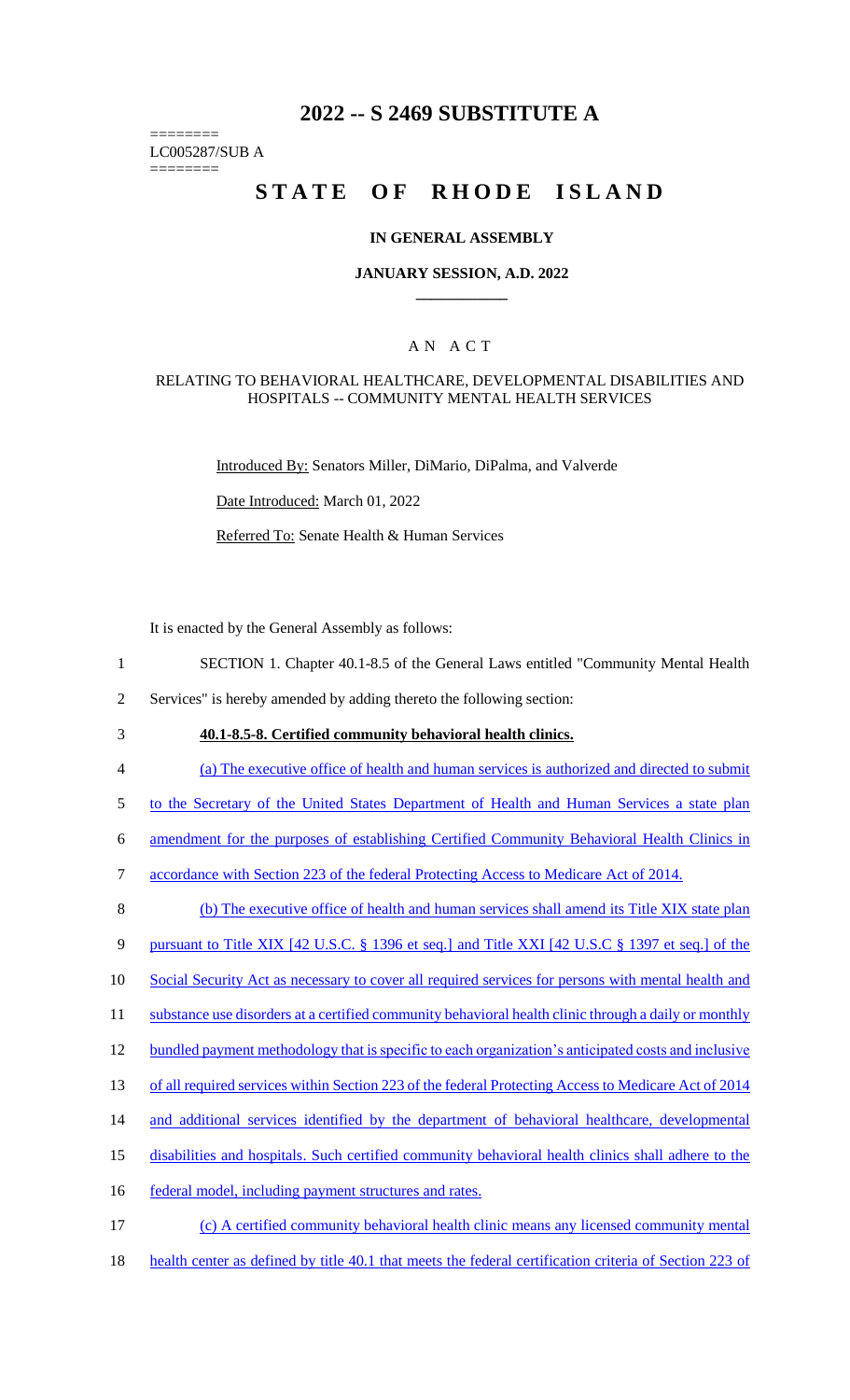- 1 the Protecting Access to Medicare Act of 2014 and additional criteria as defined by the department
- 2 of behavioral healthcare, developmental disabilities and hospitals including, but not limited to,
- 3 these services:
- 4 (1) Outpatient mental health and substance use services;
- 5 (2) Twenty-four (24) hour mobile crisis response and hotline services;
- 6 (3) Screening, assessment, and diagnosis, including risk assessments;
- 7 (4) Person-centered treatment planning;
- 8 (5) Primary care screening and monitoring of key indicators of health risks;
- 9 (6) Targeted case management;
- 10 (7) Psychiatric rehabilitation services;
- 11 (8) Peer support and family supports;
- 12 (9) Medication-assisted treatment;
- 13 (10) Assertive community treatment; and
- 14 (11) Community-based mental health care for military service members and veterans.
- 15 (d) Subject to the approval from the United States Department of Health and Human
- 16 Services' Centers for Medicaid and Medicare Services, the certified community behavioral health
- 17 clinic model pursuant to this chapter, shall be established by January 1, 2023, and include any
- 18 enhanced Medicaid match for required services or populations served.
- 19 SECTION 2. This act shall take effect upon passage and be subject to approval from the
- 20 United States Department of Health and Human Services' Center for Medicaid and Medicare
- 21 Services.

======== LC005287/SUB A ========